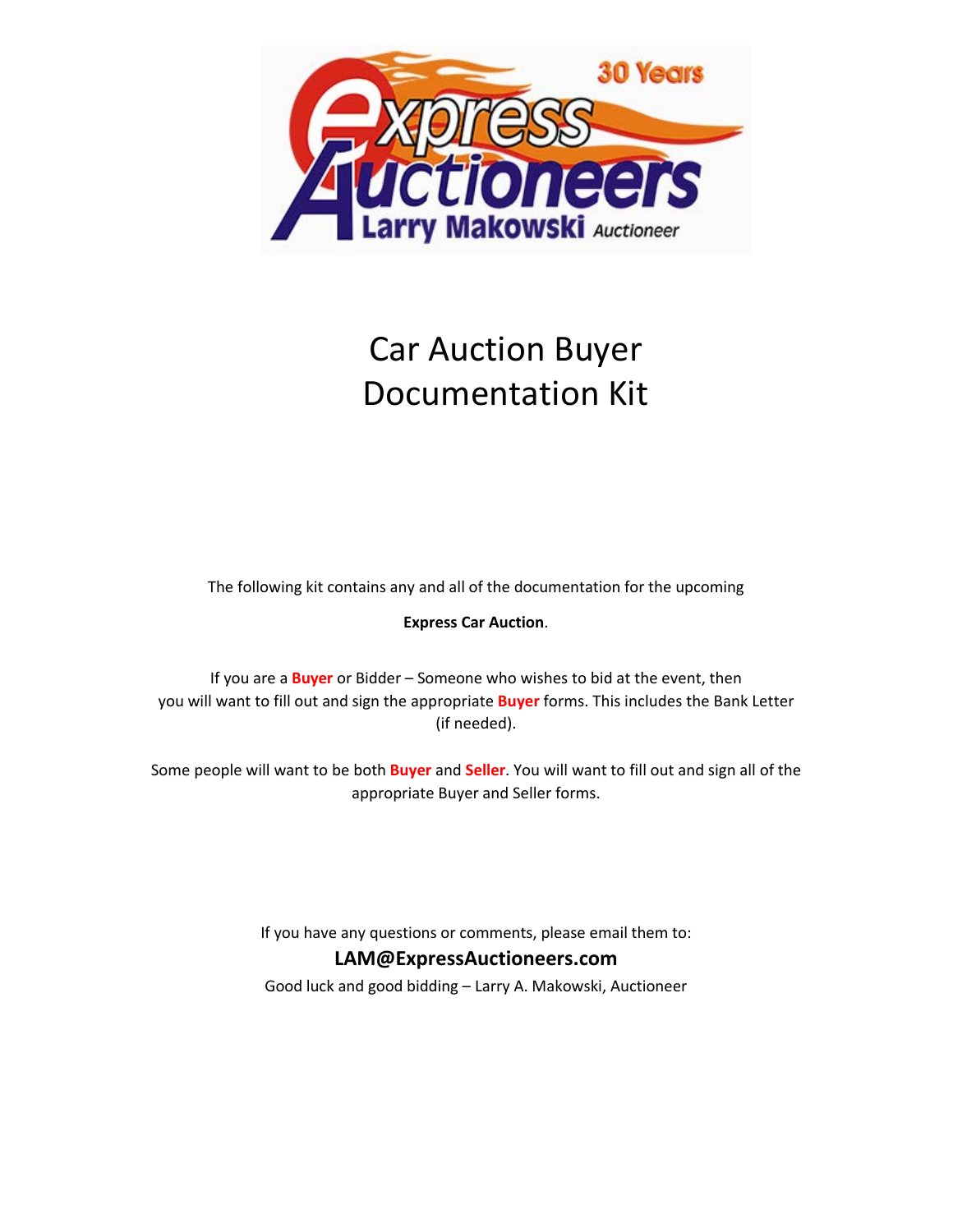

# **Buyer or Bidder and Seller forms follow**

If you are a Buyer or Bidder or Seller – then you will want to fill out and sign the appropriate Buyer or Seller forms. This includes the Bank Letter (if needed).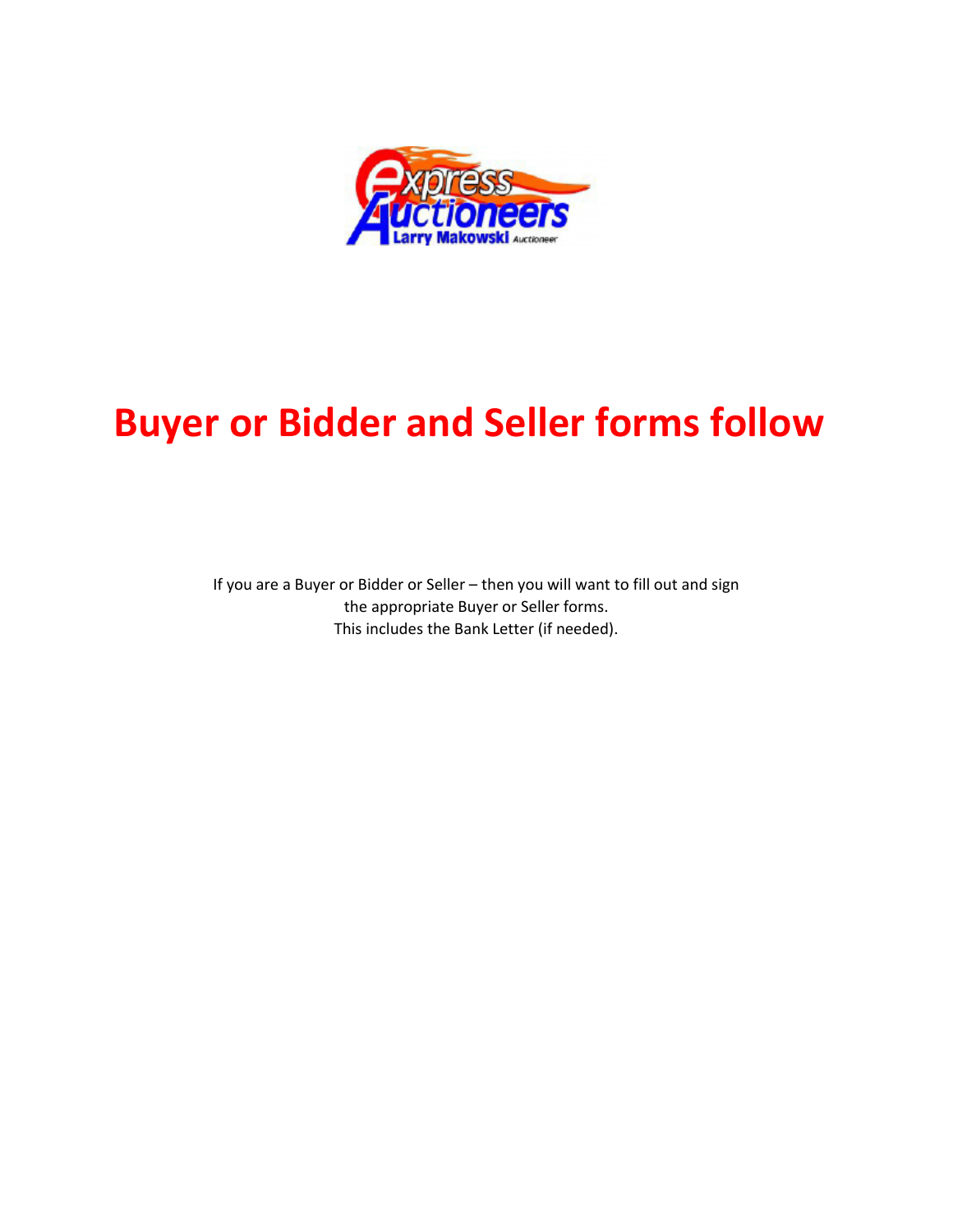# **BUYER**



## **Sample Bank Letter**

On bank's letterhead, addressed to Express Auctioneers

6422 Frankford Ave - Baltimore, MD 21206 (Bank Name) will guarantee payments on check(s) written by (Customers Name) on account (number), not to exceed the amount of the desired maximum amount the customer is willing to spend for the purpose of making purchases at the Express Car Auction, on the following days, **(XX Enter Days HERE XX)** - (Customer Name) understands that no Stop Payment orders will be placed or honored on these funds.

Signed by Bank Officer and including title & phone number.

Fax completed Bank Letter to: **410-647-4836.** *Bring original signed Bank Letter to the auction.*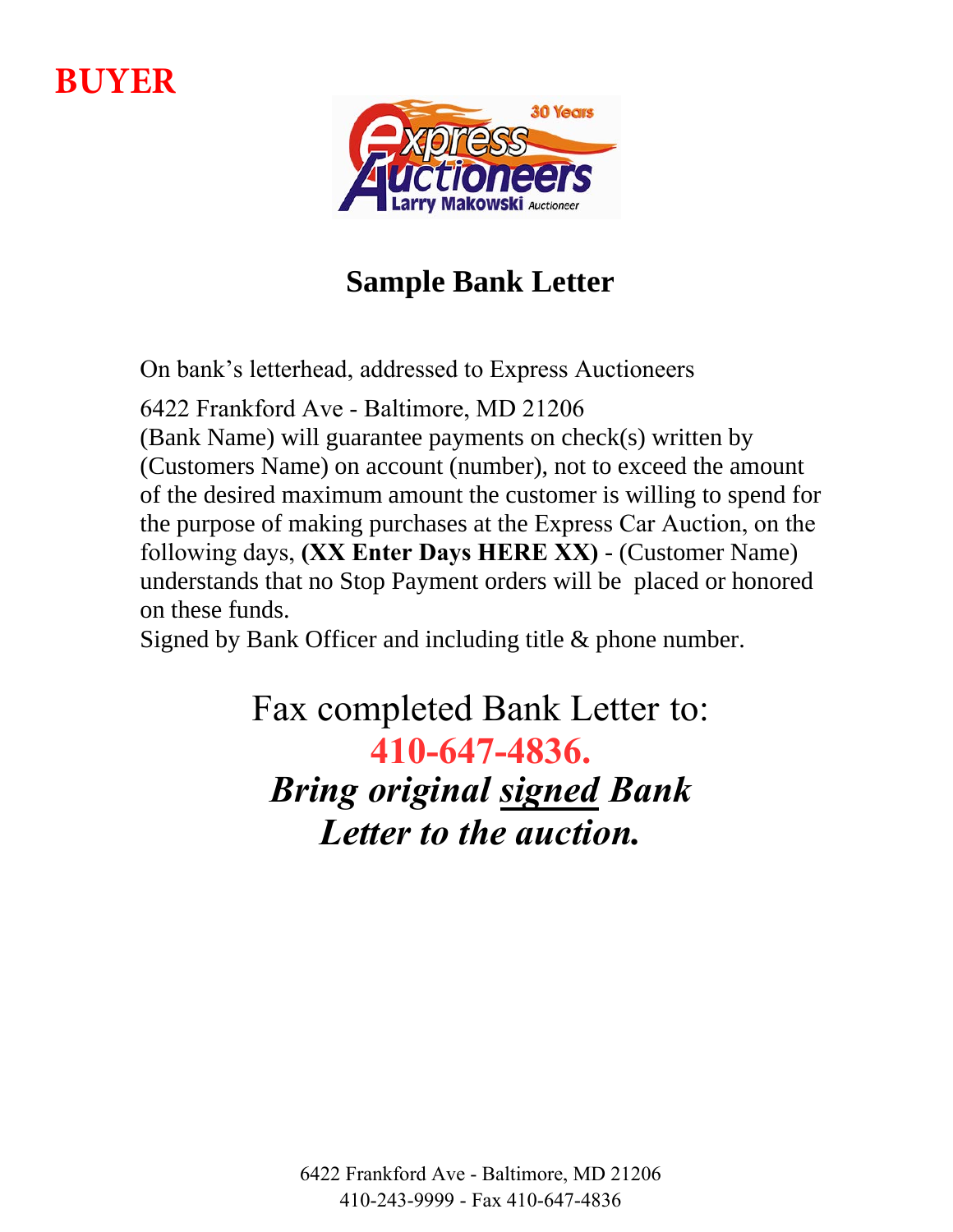## **BUYER**



## **BIDDERS REGISTRATION & GUIDELINES**

You must be registered to bid. You must register in our Bidders Office. **No bids will be taken from unregistered bidders.** You may pre-register by MAIL, FAX, or register at the SALE SITE (pre-registration will save you time on the sale date.) You must have valid identification with you (i.e. drivers license, passport, credit card, ect.)

PAYMENT TERMS: Cash, Certified Funds, Personal or Company Check with a Bank Letter of Guarantee (see sample), **Without a bank letter, you Will be required to leave a \$500.00 refundable deposit** (Deposit can be cash, VISA, MasterCard or Discover.) This deposit will be refunded by mail within 14 days after the sale. The deposit will not be refunded during the sale under any circumstances.

Credit cards can be used for the deposit.

Payment is required within one hour of purchase, unless other terms are pre-arranged.

You must pay the stated sum in accordance with the following schedule:

Up to 4,999 \$5,000 to \$9,999 \$10,000 and up

**Final Price Buyers Premium** \$400 Flat Fee \$800 Flat Fee 8 percent of final price Collectable items 15 percent of final price

| $\int$ <i>Office use only</i><br>$\overline{C}$ <i>ustomer</i> #<br>$Let$ # (s) |  |  |
|---------------------------------------------------------------------------------|--|--|
|                                                                                 |  |  |

Buyers Premiums will be added automatically to the final price upon settlement and payable without relief to the auction company. Sales tax is governed by where the vehicle is titled.

ALL BIDS ARE FINAL AT AUCTION. There is no "Cooling Off Period." If you are awarded the final bid, ownership changes**. You are obligated to pay for your purchase and remove same. All vehicles sold "AS-IS; WHERE-IS". It is Buyer responsibility to inspect prior to bidding. Any item or vehicle not removed at the close of event will be stored at Buyer's expense.**

| <b>First Name</b>              |                     | MI                            | Last Name         |           |                                                                                                                                        |
|--------------------------------|---------------------|-------------------------------|-------------------|-----------|----------------------------------------------------------------------------------------------------------------------------------------|
| Address                        |                     |                               |                   | Home      | <b>Business</b>                                                                                                                        |
| City                           |                     |                               | <b>State</b>      | Zip       |                                                                                                                                        |
| <b>Work Phone</b>              | Home Phone          | Fax                           | Mobile            |           | Email                                                                                                                                  |
| Drivers License #              |                     |                               | SS#               |           |                                                                                                                                        |
| <b>Bidding Limited Desired</b> | Letter of Guarantee |                               | Method of Payment |           | <b>Auction Attending</b>                                                                                                               |
| Credit Card #                  |                     |                               |                   | Exp. Date |                                                                                                                                        |
| Dealership Name                |                     |                               |                   |           |                                                                                                                                        |
| Dealer#                        | State               | Resale Tax ID<br>(Car Dealer) |                   |           |                                                                                                                                        |
|                                |                     |                               |                   |           | By signing this agreement, signer affirms he/she has read the General Rules and Terms and Conditions and states that he/she will abide |
| by the same in their entirety. |                     |                               |                   |           |                                                                                                                                        |
| Signature:                     |                     | Date:                         |                   |           |                                                                                                                                        |
| Fax this to 410-647-4836       |                     |                               |                   |           |                                                                                                                                        |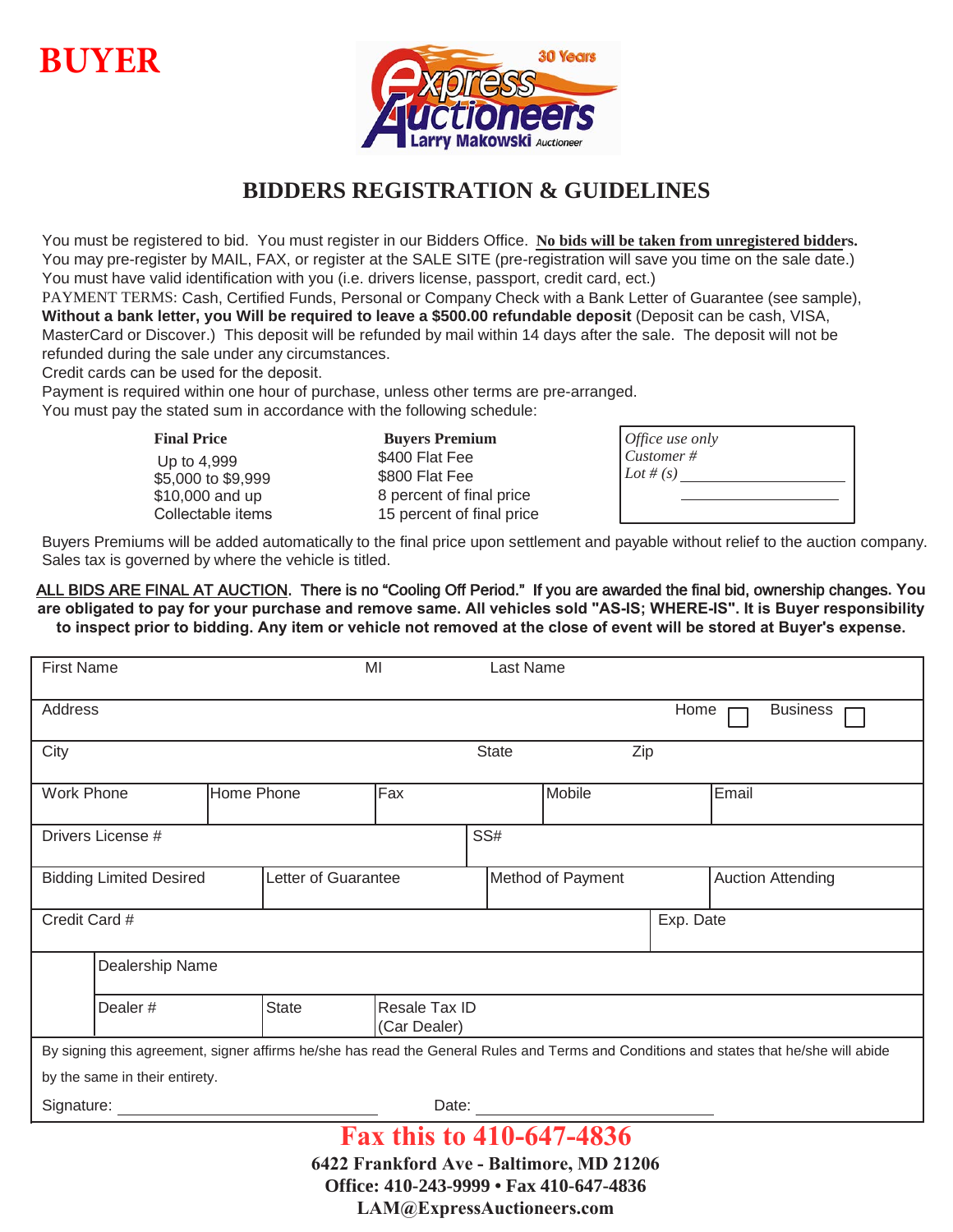



### **BUYERS TERMS AND CONDITIONS OF SALE**

**Bidding:** ALL BIDS ARE FINAL AT AUCTION. If you are awarded the final bid, ownership changes hands at the drop of the gavel. You are responsible for payment in full. No bidder may retract a bid made during the sale for any reason.

**Buyer's Fee:** A buyer's fee is an amount charges by the auction firm for conducting the auction sale. If your bid price is accepted as the winning bid on any lot, you will be charged a buyers fee in addition to accepted bid price. The Buyer's fee is part of the purchase price and is subject to sales tax, if applicable. ANY terms and conditions posted at the auction, printed in sale brochures, form signs, publicly announced or otherwise published are incorporated herein by reference. Buyer's fee is added on all automotive lots, and on non-automotive lots.

**Terms of Payment:** Payment of the purchase price is due immediately upon the auctioneer's declaration of sale. All payments must be in the form of cash or certified funds unless other arrangements have been approved in advance. Cash payments will be reported according U.S. Federal government requirements. Should a bidder default on payment in any manner whatsoever, without limiting any recourse to Express Auctioneers may have, bidder agrees to pay Express Auctioneers all lost auction fees (which is the maximum published rates for (a) the sellers fee, (b) the Buyer's premium, and (c) the entry), this amount is due and payable without relief. Bidder will also be liable to seller for its damages. Bidder hereby authorizes Express Auctioneers to deduct these lost auction fees from bidders cash deposit, or to charge this amount to bidders credit card provided, Bidder agrees not to dispute this charge with the credit card company at any time. Bidder agrees to also pay Express Auctioneers costs of collection, including attorney fees and cost.

**Condition of Sale:** Bidder is responsible for inspections and verification of condition, authenticity and completeness of any vehicle purchased. All statements printed in catalog brochures, signs, window cards, and verbal statements made by auctioneers or auction staff have come from Consignor. Express Auctioneers has no obligation to verify or authenticate any such claims or representations. Any warranties made by Consignor must be in writing on an instrument separate from the purchase invoice and Bill of Sale and signed by both the buyer and seller. Any announcements made at the time of sale supersede any earlier printed information. Except as specifically provided herein, all vehicles are sold AS-IS, WHERE-IS, with no representations or warranties, expressed or implied and CONSIGNOR AND EXPRESSAUCTIONEERS DISCLAIM ALL WARRANTIES, EXPRESSED OR IMPLIED AS TO CONDITION, ORIGINALITY, OR AUTHENTICITY, OR AGE, SERIAL NUMBER, MAKE, MODEL, OPTIONS, TOOLS, OR MILEAGE OF ANY VEHICLE OR COMPONENT OF ANY VEHICLE, AND SPECIFICALLY DISCLAIM ANY WARRANTIES OF MERCHANTABILITY OR FITNESS FOR ANY PARTICULAR PURPOSE. ln no event shall Express Auctioneers, the auctioneer, or any of its employees, agents, associates, or affiliates be responsible or liability in any way for any warranties, guarantees, histories, or descriptions of any vehicle or article offered for sale.

**Risk or Loss:** Bidder is responsible of all risk of loss or damage immediately upon purchase of vehicle or item, which occurs at the time of sale when the bidder is declared by the auctioneer to have the successful bld. All vehicles or items purchased must be removed from the auction site at the bidders expense immediately following the sale. If not removed by the end of the day following the sale, Express Auctioneers will remove the vehicle or item with all costs of moving and storage to be paid by the bidder.

#### **Dealer Note: All dealers must have a current sales tax license and current dealer license on file with the auction office.**

**Other Terms:** Vehicles not marked as offered without reserve are subject to a reserve bid set by the Consignor. When a vehicle is sold subject to such a reserve bid the auctioneer may bid. All terms of sale posted on the auction premises, printed in sale brochures or forms, publicly announced, or otherwise published are incorporated herein by reference. In the event either party brings action against the other arising from or relating to this bid card or any auction held in connection herewith, the prevailing party, as determined by the court, shall be entitled to recover its reasonable attorney's fees and costs. The law in the state of Maryland shall govern the provisions of this bid card. Jurisdiction for any action brought shall lie exclusively in a court of competent jurisdiction in the judicial district in which Baltimore City, Maryland is located. You are responsible for all bids made with this bidder's number, whether or not made by you and whether or not authorized by you. If your bidder card is lost or stolen, immediately report to Express Auctioneers auction office as bids made with this bidder number will be your responsibility.

#### **I ACKNOWLEDGE THAT I HAVE READ PAGES 1 AND 2 AND UNDERSTOOD AND AGREE TO THE TERMS AND CONDITIONS OUTLINED ABOVE,**

| ACCEPTED BY SIGNATURE: ________________________________                         |
|---------------------------------------------------------------------------------|
|                                                                                 |
| <b>CELL PHONE#</b><br><u> 1980 - Andrea Andrewski, fransk politik (d. 1980)</u> |
|                                                                                 |

**6422 Frankford Ave - Baltimore, MD 21206 410-243-9999 - Fax 410-647-4836**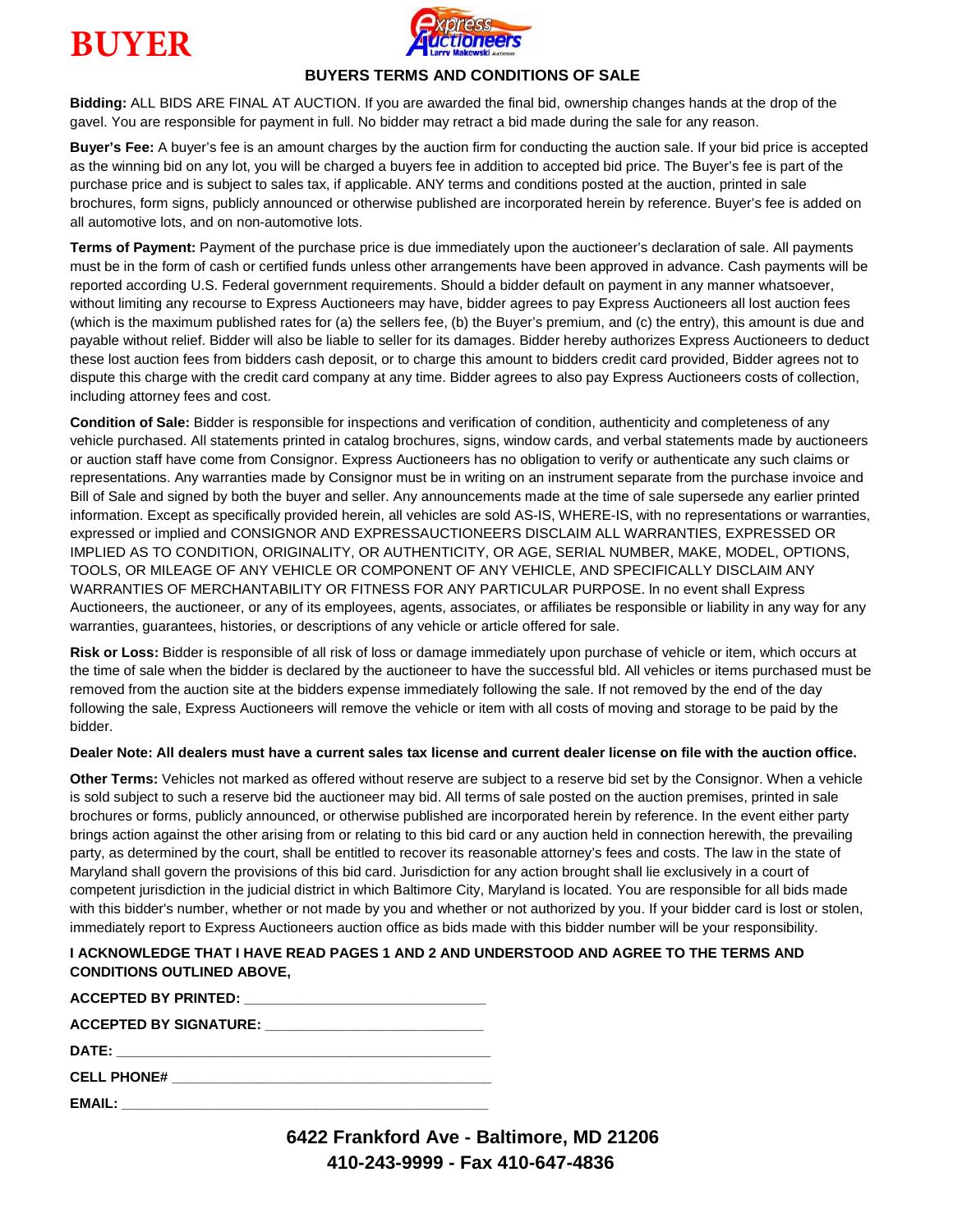

# Express Car Auction Buyer and Seller Documentation Kit

The following kit contains any and all of the documentation for the upcoming

### **Express Car Auction**.

If you are a **Buyer** or Bidder – Someone who wishes to bid at the event, then you will want to fill out and sign the appropriate **Buyer** forms. This includes the Bank Letter (if needed).

If you are a **Seller** – Someone desiring to Sell an automobile at the event, then you will want to fill out and sign the appropriate **Seller** forms.

Some people will want to be both **Buyer** and **Seller**. You will want to fill out and sign all of the appropriate Buyer and Seller forms.

> If you have any questions or comments, please email them to: **LAM@ExpressAuctioneers.com**

Good luck and good bidding – Larry A. Makowski, Auctioneer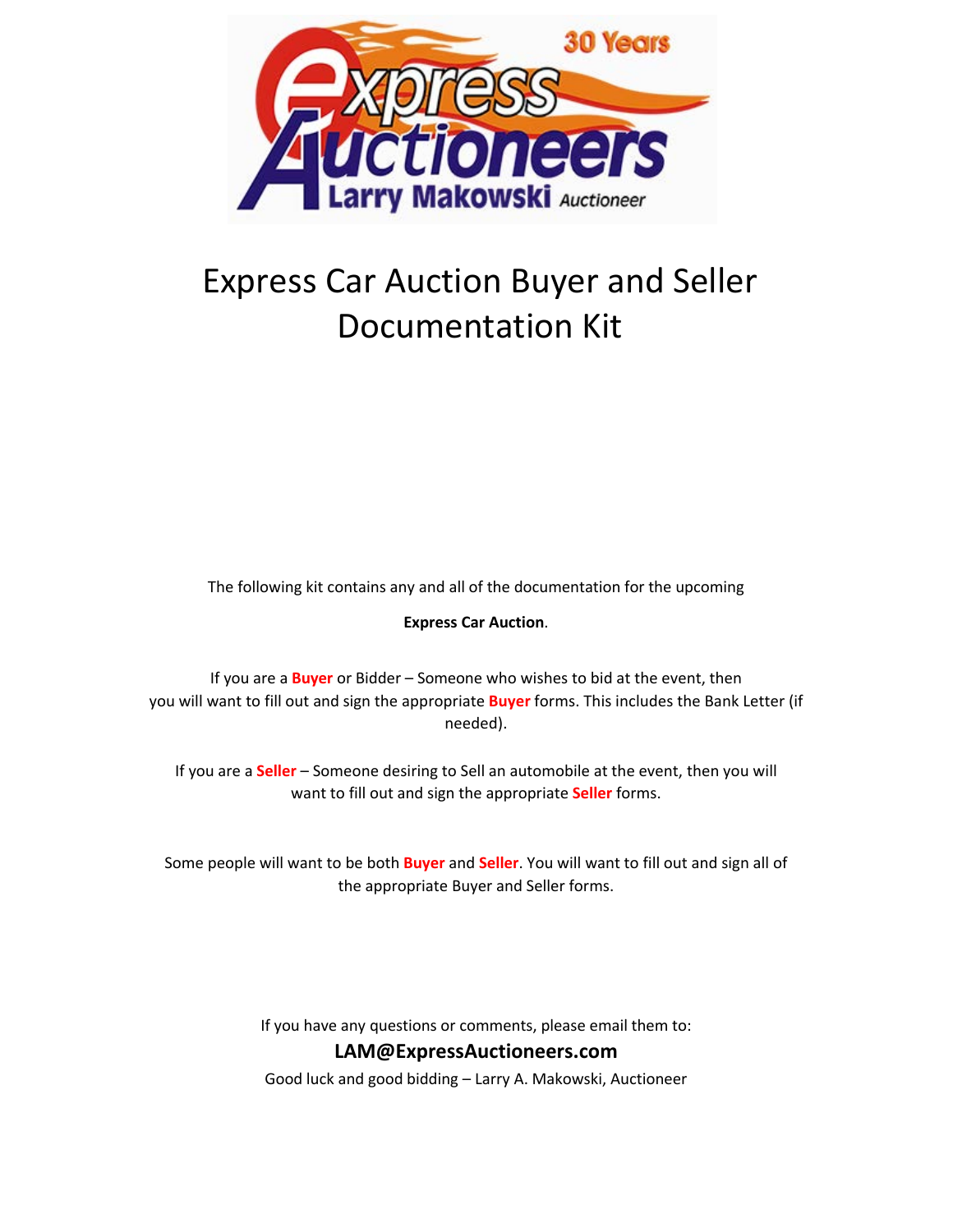

# **Seller forms follow**

If you are a Seller – Someone desiring to Sell an automobile at the event, then you will want to fill out and sign the appropriate Seller forms.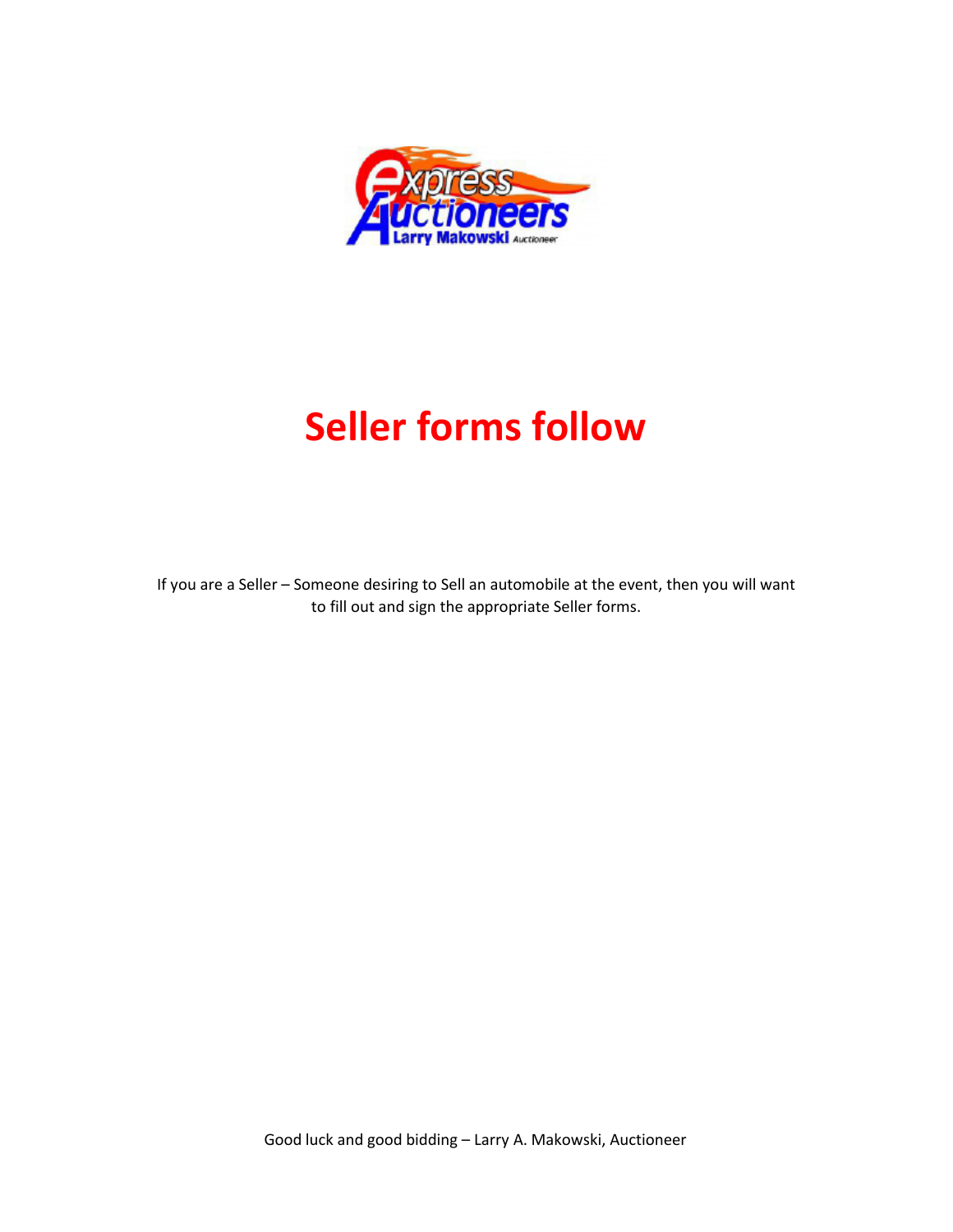



## **Terms of sale listing and selling contract agreement**

#### **1. Vehicle consignment agreement**

THIS confirms arrangements whereby you are consigning to Express Auctioneers. The vehicle identified on the registration form, which we will offer for sale subject to the provisions set forth herein.

FOR its services, I hereby agree to pay Express Auctioneers a non-refundable consignment fee of \$150 per vehicle, and a commission in the amount as set forth in the sellers: Commission- Schedule

Commission is based on the way the vehicle was cosigned. A reserve vehicle whose reserve is lifted on the block is still subject to paying the reserve commission schedule fees.

The non-refundable consignment fee shall be paid upon execution of this agreement and shall not be applied to reduce the commission charge in the event the vehicle is sold.

#### I hereby grant Express Auctioneers the exclusive right and authority to advertise for sale and to sell the vehicle from the date of this agreement to a date thirty (30) days following the date of the auction. If the vehicle is sold or exchanged for the monies worth within thirty (30) days of the date of the auction to any person, firm or corporation, unless otherwise agreed in writing, the commission referred to in Paragraph 2 hereof shall immediately become due and payable to Express Auctioneers.

#### **2. Illustration**

I agree that photographs of the vehicle can be used in advertising and promoting the Express Auction Sale. If I want any photos to be considered for placement in the catalog or to appear in any national publication advertising the auction, I acknowledge that I must provide the photos to Express Auctioneers forty five (45) days prior to the sale.

#### **3. Insurance**

Seller is responsible for insuring the vehicle from the time of receipt by Express Auctioneers until it ceases to be in Express Auctioneers custody, in an amount equal to the greater of the reserve, if any, and the fair market value of the vehicle. If uninsured, Seller will sign hold harmless agreement. Auction firm not responsible for loss or damage.

#### **4. Settlement of account**

Provided Express Auctioneers had received payment in full from the buyer, Express Auctioneers will pay the net proceeds due and collected from the sale with ten (10) banking days of the sale, after deducting its commission, unless Express Auctioneers shall have received notice of the buyer's intention to rescind the sale or of any other claim relating to the vehicle or its sale or shall for any reason have refunded such proceeds to the buyer prior to the expiration of such ten (10) banking day period.

#### **5. Non-payment by buyer**

In the event of non-payment by the buyer, Express Auctioneers, in its sole discretion, may cancel the sale and return the vehicle to me. Seller has the right to enforce payment from the buyer or take any other actions permitted by law. Express Auctioneers shall not, under any circumstances, be liable for any incidental or consequential damages caused to me as a result of a breach of a failure by the buyer.

#### **6. Vehicle title pending sale**

Express Auctioneers will accept cash or in its sole discretion, an alternative method of payment acceptable to Express Auctioneers. Should Express Auctioneers not be satisfied with credit information provided by the purchaser, Express Auctioneers will hold the vehicle on my behalf, for a period not longer then ten (10) days, unless I approve the credit of the purchaser and release Express Auctioneers from any and all obligations in respect of the receipt of payment from the buyer. Title to the vehicle will be held in trust by Express Auctioneers pending confirmation that the buyer's method of payment is satisfactory to Express Auctioneers.

#### **7. Rescission of sale**

Express Auctioneers as my agent, is authorized to accept the return and rescind the sale of the vehicle at any time Express Auctioneers, in its sole discretion, determines that the offer for sale of the vehicle has subjected or may subject Express Auctioneers to any liability under warranty, or of authenticity or title, in which event, Express Auctioneers is further authorized to refund or credit to the purchaser, the purchase price of such returned vehicle and if I have already received any proceeds of the rescinded sale, I agree to forthwith pay to Express Auctioneers on request, an amount equal to the remitted proceeds.

#### **8. Indemnification**

I agree to indemnify and defend Express Auctioneers from and against any claims, liabilities, and expenses (including interest, penalties and lawyer's fee and amounts paid in the investigation, defending or selling any of the foregoing) arising our of or in connection with:

- 1) Any acts by or omissions by myself, my agents, or employees, or allegations based upon such acts or omissions, relating to or affection the vehicle consigned to Express Auctioneers hereunder.
- 2) Any inaccuracy of any representation or warranty made by me in connection with the transactions contemplated herein;
- 3) Any claims by third parties claiming or challenging title to any vehicle consigned hereunder'
- 4) Any claims of buyers, persons claiming of buyers, or any other person resulting from Express Auctioneers offering for sale or selling the vehicle consigned under this agreement, whether or not the vehicle has been offered, sold or returned to Express Auctioneers.

#### **9. Drivers**

I acknowledge that I am responsible to move the vehicle, to its appropriate place in line during the sale provided no one is with the vehicle at such time as it is required for auction, I hereby grant Express Auctioneers, its agents and employees permission to drive the vehicle for the purpose of displaying it for sale at the sale site.

#### **10. Reserve**

The vehicle will be subject to the reserve herein which is the confidential minimum price below which the vehicle will not be sold unless agreed to by me. If the bidding does not reach the reserve on the vehicle, the vehicle will be withdrawn from the sale by Express Auctioneers I agree that Express Auctioneers may sell the vehicle for any amount either equal to or greater than the reserve without obtaining any further instructions from me.

In no event shall Express Auctioneers be liable for the failure of the vehicle to be sold at my estimated or expected price or for the failure of the bidding for any vehicle to reach the reserve.

#### **11. Cancellation**

Entry fees will not be refunded for cancellations of the event.

## **Consign Today – www.[AuctionClassic](http://www.AuctionClassicCars.com/)Cars.com - 410-243-9999**

**Consignor paid within 10 banking days. Our numbers will not be issued without knowing what car will be entered, as number selection is determined by type of car, price range, etc. Obviously, the objective of Express Auctioneers is to sell cars, therefore reserve prices must be realistic before we will assign any number.**

**Acceptance will be confirmed to you by mail, along with check-in instructions upon receipt of this contract and payment in full.**

**Note: All frame damage (bent or rusty), salvage cars or write-offs must be declared and / or will be arbitrated.**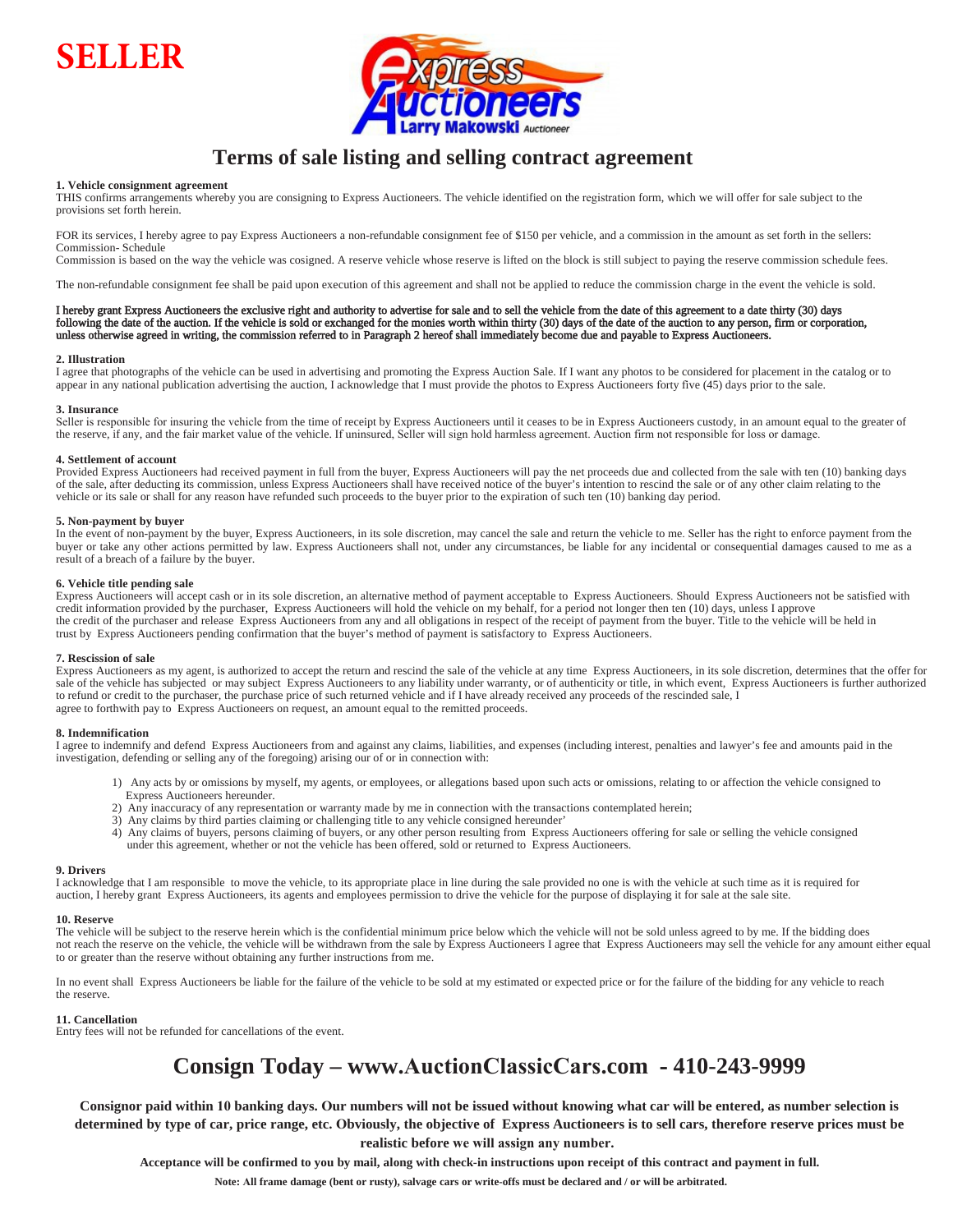

**Auction Name: Lot #:**

Reserve Amount:

**No Reserve Intial:**

## **Vehicle Information Sheet**

**SELLER**

*Represent honestly- you are responsible for your description.*

| Year:                                                                                                                                                                                                                              | Make:                                                      | Model:               |                     | Vin:                                                                                                        |                                                                                                                      |
|------------------------------------------------------------------------------------------------------------------------------------------------------------------------------------------------------------------------------------|------------------------------------------------------------|----------------------|---------------------|-------------------------------------------------------------------------------------------------------------|----------------------------------------------------------------------------------------------------------------------|
| <b>Body Style:</b>                                                                                                                                                                                                                 |                                                            | Coupe                | Convertible         | 2 Door                                                                                                      | 4 Door                                                                                                               |
|                                                                                                                                                                                                                                    | Exterior Color (use factory color if possible)             |                      | Top Color:          |                                                                                                             |                                                                                                                      |
|                                                                                                                                                                                                                                    | Special Body Trim: (Super Sport, Rally Sport, Coach Built) |                      |                     |                                                                                                             |                                                                                                                      |
| <b>Interior Color:</b>                                                                                                                                                                                                             |                                                            | <b>Bucket Seats:</b> | <b>Bench Seats:</b> |                                                                                                             |                                                                                                                      |
|                                                                                                                                                                                                                                    | Special Interior Trim: (ex. houndstooth)                   |                      |                     |                                                                                                             |                                                                                                                      |
| Engine size: (cu./in.)                                                                                                                                                                                                             |                                                            | Horsepower:          |                     | # of Cylinders:                                                                                             |                                                                                                                      |
| <b>Special Engine Notes:</b>                                                                                                                                                                                                       |                                                            |                      |                     |                                                                                                             |                                                                                                                      |
| Transmission:                                                                                                                                                                                                                      | Manual                                                     |                      | Automatic           |                                                                                                             |                                                                                                                      |
|                                                                                                                                                                                                                                    | 5 speed                                                    | 4 speed              | 3 speed             | other                                                                                                       |                                                                                                                      |
| Current Mileage: (Auction Company Is Not Responsible For Actual Mileage)                                                                                                                                                           |                                                            |                      |                     |                                                                                                             |                                                                                                                      |
|                                                                                                                                                                                                                                    | Actual                                                     |                      |                     | Unknown                                                                                                     |                                                                                                                      |
| Options: (list options: ex. PW=power windows, PS=power steering, PB=power brakes, A/C=air conditioning)                                                                                                                            |                                                            |                      |                     |                                                                                                             |                                                                                                                      |
|                                                                                                                                                                                                                                    |                                                            |                      |                     |                                                                                                             |                                                                                                                      |
|                                                                                                                                                                                                                                    |                                                            |                      |                     |                                                                                                             |                                                                                                                      |
|                                                                                                                                                                                                                                    |                                                            |                      |                     | List key points to be emphasized by the auctioneer. Longer more detailed descriptions are also welcomed for | promotional purposes. For these, attach a separate sheet of paper. If a more extensive list or history is available, |
|                                                                                                                                                                                                                                    |                                                            |                      |                     |                                                                                                             | we encourage you to make a sheet to tape in the window of the car. Separate signage and placards describing the      |
|                                                                                                                                                                                                                                    | car are also encouraged at the auction.                    |                      |                     |                                                                                                             |                                                                                                                      |
| 1.                                                                                                                                                                                                                                 |                                                            |                      |                     |                                                                                                             |                                                                                                                      |
| 2.                                                                                                                                                                                                                                 |                                                            |                      |                     |                                                                                                             |                                                                                                                      |
| 3.                                                                                                                                                                                                                                 |                                                            |                      |                     |                                                                                                             |                                                                                                                      |
| 4.                                                                                                                                                                                                                                 |                                                            |                      |                     |                                                                                                             |                                                                                                                      |
| Authorized Sellers Signatures: By signing this I swear that the information is true and correct and will abide by the Terms of<br>Sale Listing and Selling Aggreement which I have received a copy as set forth by the Auctioneer. |                                                            |                      |                     |                                                                                                             |                                                                                                                      |
|                                                                                                                                                                                                                                    |                                                            |                      |                     | Signature/s: Date: Date:                                                                                    |                                                                                                                      |
|                                                                                                                                                                                                                                    |                                                            |                      |                     |                                                                                                             |                                                                                                                      |
|                                                                                                                                                                                                                                    |                                                            |                      |                     |                                                                                                             |                                                                                                                      |
| Fax this to 410-647-4836<br>and confirm receipt 410-243-9999                                                                                                                                                                       |                                                            |                      |                     |                                                                                                             |                                                                                                                      |
| $6422$ Frankford $\Delta_{VQ}$ Raltimore MD 21206                                                                                                                                                                                  |                                                            |                      |                     |                                                                                                             |                                                                                                                      |

6422 Frankford Ave - Baltimore, MD 21206

410-243-9999 • LAM@ExpressAuctioneers.com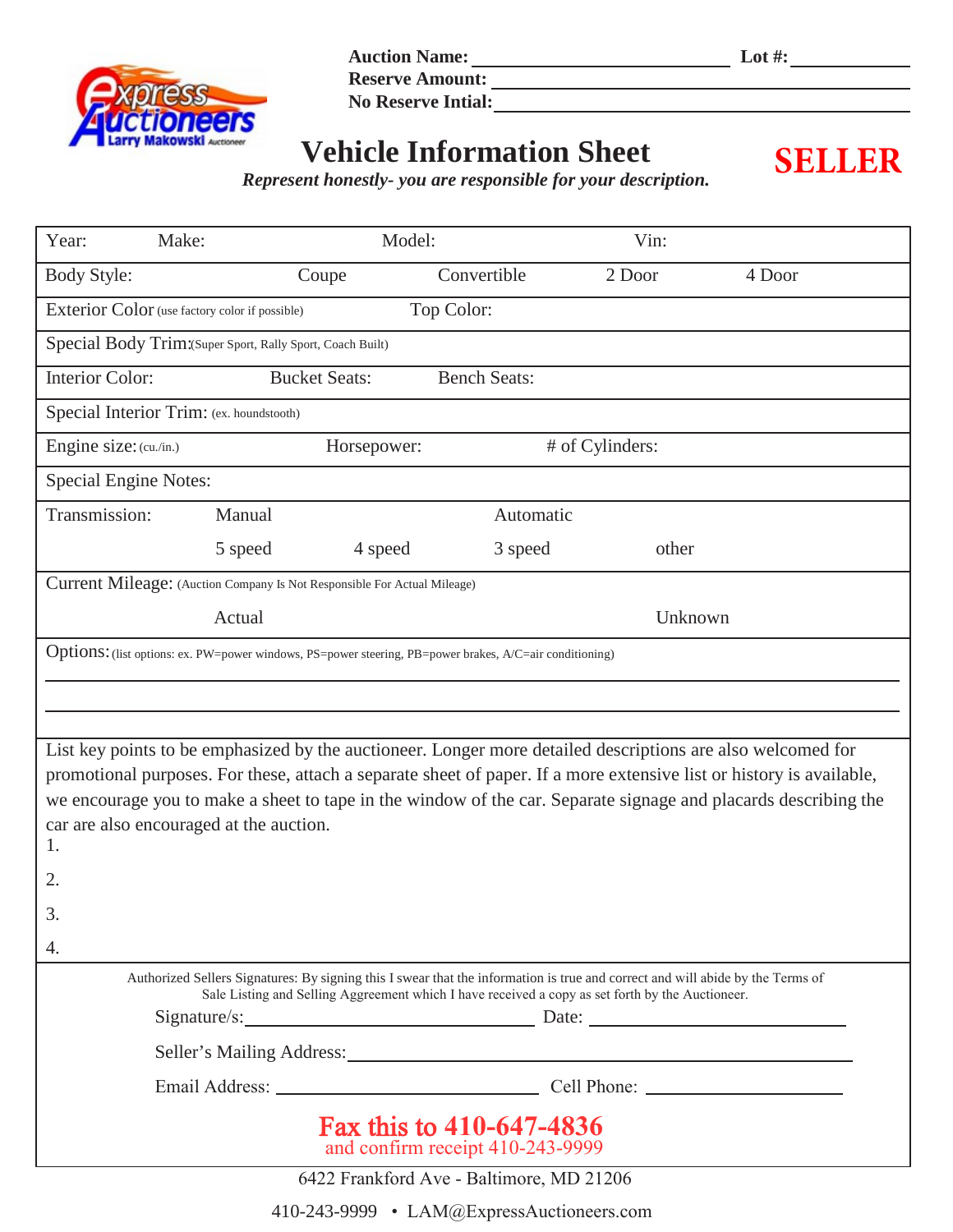

## **Seller's Commission Schedule**

| <b>Vehicle Selling Price</b> | <b>Option-(reserve)</b> | Absolute - (no reserve) |  |
|------------------------------|-------------------------|-------------------------|--|
|                              | Commission*             | <b>Commission</b>       |  |
| Up to $$5,499$               | \$400                   | \$300                   |  |
| $\frac{$5,500 - $9,999}{}$   | \$800                   | \$600                   |  |
| $$10,000$ and up             | 8%                      | 6%                      |  |

\* Commission only applies if the seller accepts last bid.

#### **I understand and agree to the seller's commission due upon accepting the high bid amount and agree the commission will be deducted from the settlement payment. Initial:**

#### *Completing your entry:*

To enter your car, sign and return this Seller Listing Contract, the completed Vehicle Information Sheet (this is the information the auctioneer will read at the sale), a copy of your title (front and back) and the appropriate entry fee. *Payment is required to confirm position.* You can mail or overnight photos to the address below, or you can e-mail digital photos to: **LAM@ExpressAuctioneers.com** Please include auction name and date.

### *Entry Rules:*

- Sale position will not be confirmed until entry fee is paid. Unpaid entries will be eligible for reassignment without notice at the discretion of Auction Company.
- Choice of sale position is based on a first come, first served basis as entries are reserved. However, Auction Company reserves the right to alter the placement of sale vehicles at our discretion. If an auction entry is canceled within 5 days of the original entry, the entry fee will be refunded minus a \$25.00 handling fee. **After 5 days, no refunds or credits will be issued for canceled entries.**
- Auction Company will service the needs of all customers to the best of our ability. However, customers who do not request prime position for their the car they are entering into the sale will not be eligible for those positions deemed "prime positions" in the sale. **Prime positions are a \$100 additional cost.**
- Customers with "prime position" numbers are not eligible to change cars once the car is declared. If the announced car is not brought to the auction, you are subject to the loss of the "prime position" in the sale.
- Once a car is announced and the paperwork is submitted, there will be a \$100 service fee if you change cars (if changeable position).
- The vehicle's title must be in the possession of the auction company at sale time. The exceptions to this is a title held by a lending institution having a lien.
- Vehicles with liens must be pre-approved by the auction office and must in all cases be accompanied by a letter from the lien holder stating the lien release conditions and payoff amount. A \$100 lien processing fee will be assessed.
- A copy of your title, front & back, is required in advance of the auction.
- Titles must be negotiable. Dealers must have space on the title to reassign the title. Individuals must have the vehicle titled in their name. Payment is made to the name on the title. An open title, which is one not in your name, is not acceptable. On non-negotiable titles, funds to the seller will be held until proper title is obtained.

• Seller agrees that he/she is responsible for any previous tax or title obligations on said vehicle and is responsible to provide purchaser with a proper document of sale.

**4.7>>7** 

- Serial numbers on entered vehicles must match **ID NUMBERS** or VIN on title. CARS WITHOUT A VIN OR INCORRECT VIN WILL NOT BE ALLOWED IN THE SALE. Entry fees will not be refunded on cars rejected on sale day. Please check your serial number prior to coming to the sale, especially Model A's and Street Rods, to avoid complications. Our staff can assist you on titles with typographical errors.
- Auction Company is not responsible for lost, stolen or damaged properties.
- Auction Company is not responsible for any and all liabilities.
- Auction Company will supply an area for cars that do not reach agreeable selling prices so as to endeavor to secure a proper buyer for the seller/consignor.
- Auction Company pays the seller after payment is received within 10 banking days of sale date.
- Should either buyer or seller default on any part of the transaction, Auction Company shall remain entitled to any and all fees and commissions.
- Auction Company is entitled to its commission on any vehicle sold up to 30 days after said event.
- Auction Company shall be entitled to Attorney's fees incurred in the enforcement of this contract.
- This agreement shall be governed by and interpreted under the laws of the State of Maryland. By signing this document, both parties agree that any action that mast be taken to enforce the terms of this agreement shall be brought in the Circuit Court of Baltimore City, Maryland.

SELLER'S AGREEMENT: THE SELLER covenants with the PURCHASER that he/she is the true and lawful owner, or legally appointed agent of the described vehicle, that the same is free from all liens and encumbrances unless stated on Seller's Listing Contract; that he/she has good right and full power to sell and transfer title to the same; and that he will warrant and defend the same against the lawful claims and demands of all persons whomsoever. SELLER agrees that any amounts owing to the auction company may be deducted from the proceeds due the seller. Seller agrees he/she is responsible for any previous tax or title obligation on said vehicle and is responsible to provide purchaser with a proper document of sale. I, the seller, am fully responsible for any description of said vehicle. I, the seller, fully understand and acknowledge that Auction Company is only providing a service to bring buyers and sellers together. In the event of Purchaser's default, the Seller/Consignor releases the auction company from all legal liability and agrees to look only to the purchaser for any recourse arising from said default.

> 6422 Frankford Ave - Baltimore, MD 21206 LAM@ExpressAuctioneers.com 410-243-9999 VAAF #285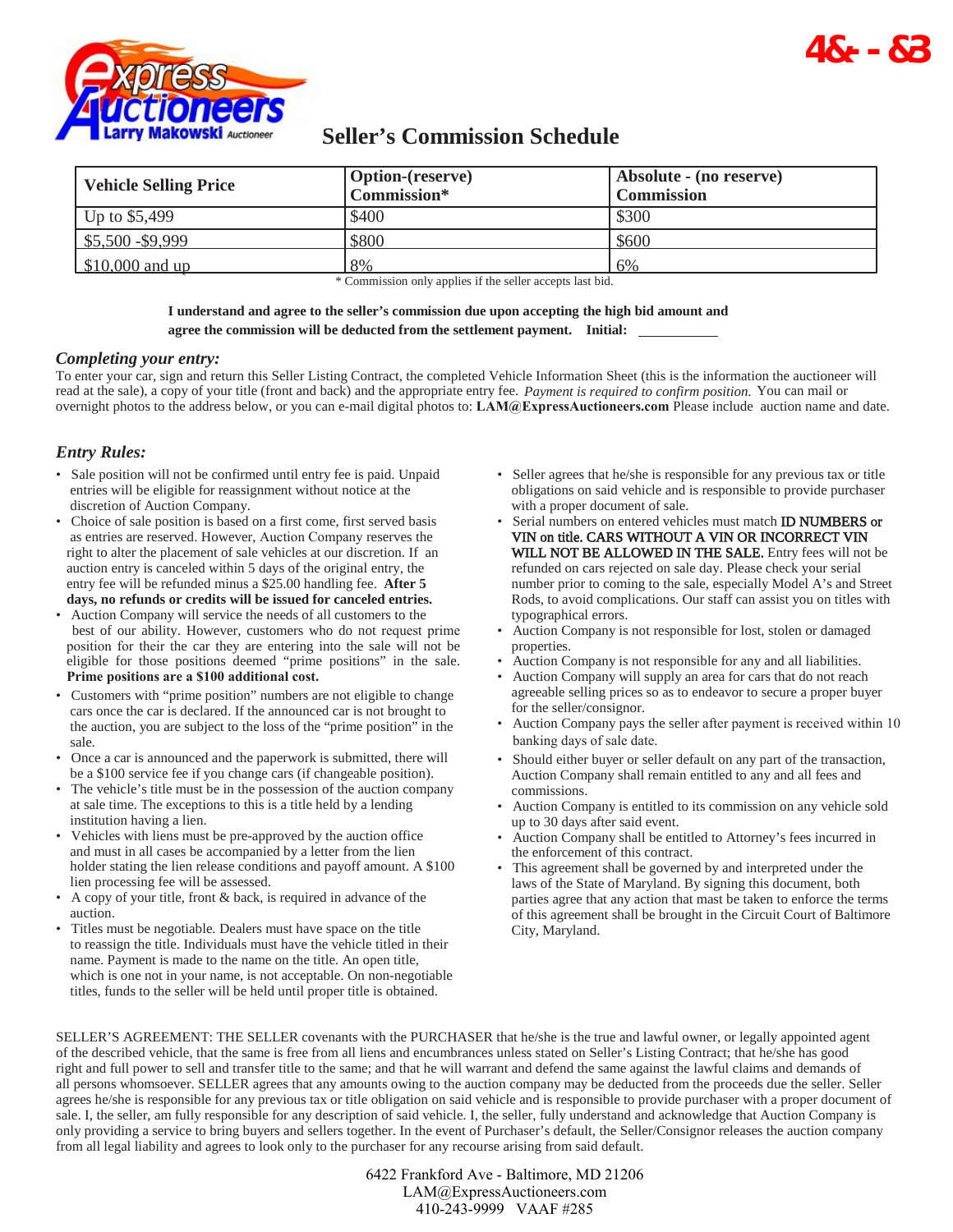

# **Thank you for participating in another fine Express Auction!**

If you have any questions or comments, please email them to:

## **LAM@ExpressAuctioneers.com**

Good luck and good bidding – Larry A. Makowski, Auctioneer 410-243-9999 - FAX 410-647-4836